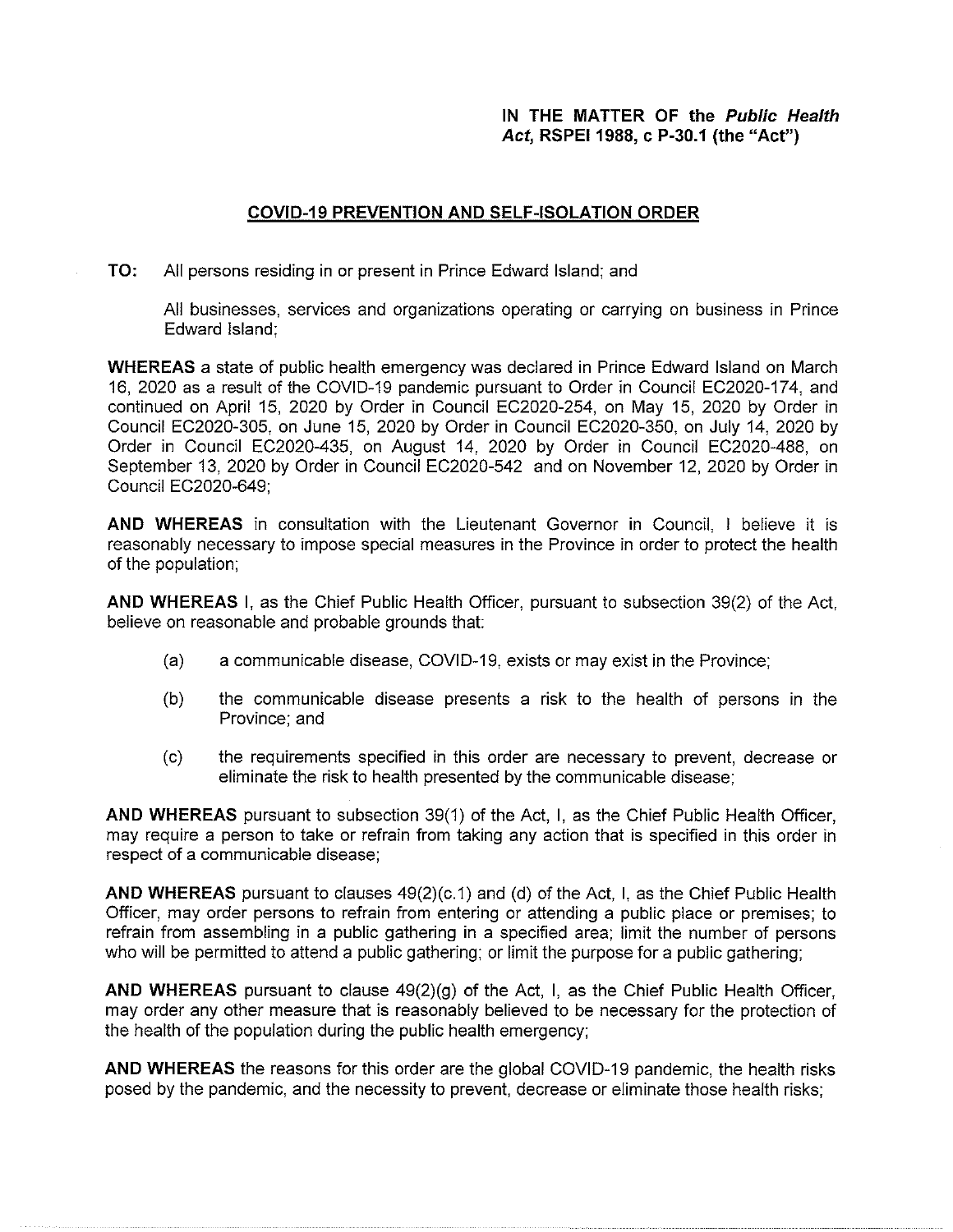**AND WHEREAS** pursuant to subsection 56(1) of the Act, I, as the Chief Public Health Officer, may require any person to provide information that the Chief Public Health Officer reasonably considers necessary to:

- (a) assess the threat that a disease presents to public health and plan for and address the threat; or
- (b) evaluate and monitor the health and safety of the general public.

**NOW THEREFORE,** pursuant to my authority under subsections 39(1), 49(2), 49(3), and 56(1) of the Act, I hereby order as follows:

#### **Definitions**

- 1. In this Order:
	- (a) "allowable services" means services that are not essential services and are appropriate to open to the public, as determined by the Chief Public Health Officer, with certain public health measures in place. A list of examples of allowable services is published at:

https://www.princeedwardisland. ca/en/topic/covid-19.

- (b) "close contact" means:
	- (i) A person who provides care for or has close physical contact with a person who is confirmed or suspected to be infected with COVID-19; or
	- (ii) A person who comes into direct contact with the infectious body fluids of a person who is confirmed or suspected to be infected with COVID-19;

but does not include

- A) a person who consistently and appropriately uses personal protective equipment while caring for a person who is confirmed or suspected to be infected with COVID-19; or
- B) effective September 1, 2020, a person who is a member of the household of a person who is suspected to be infected with COVID-19 and is awaiting a COVID-19 test result.
- (c) "essential services" means services that, if interrupted, would endanger the life, health, or personal safety of the whole or part of the population. A list of examples of essential services is published at:

https://www. princeedwardisland. ca/en/topic/covid-19.

- (d) "household" means persons who normally reside together and a maximum of two additional members who reside elsewhere.
- (e) "mask" means a commercial medical or non-medical mask or home-made mask made in accordance with the Public Health Agency of Canada instructions located at: https://www.canada.ca/en/public-health/services/diseases/2019-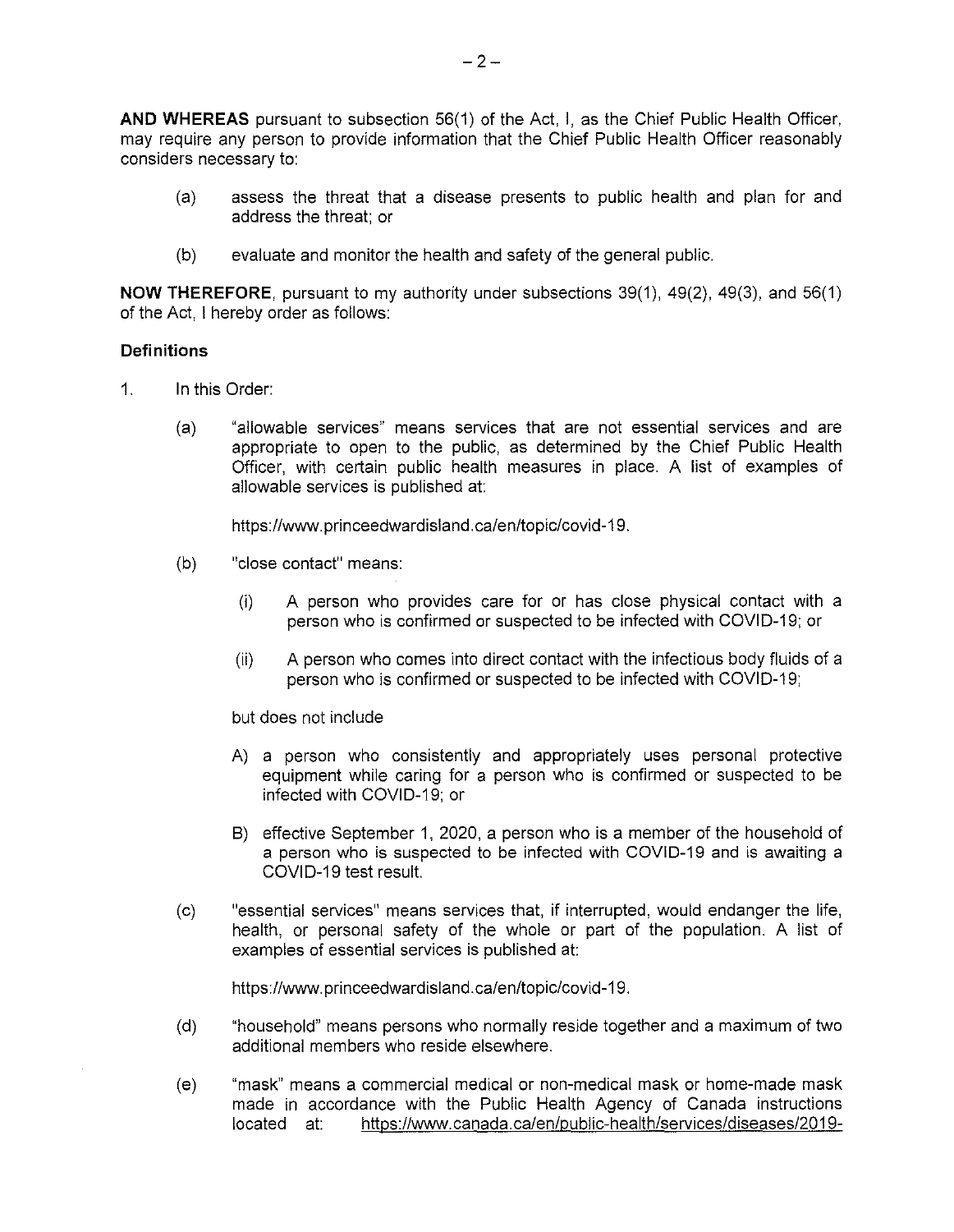novel-coronavirus-infection/prevention-risks/sew-no-sew-instructions-nonmedical-masks-face-coverinqs.html, that covers the nose and mouth;

- (f) "public place" means any part of the following places accessible to the public, insofar as it is enclosed:
	- (i) a retail business, a shopping centre, or a building or room of a business where services are provided;
	- (ii) a restaurant or a liquor licensed establishment;
	- (iii) a place of worship or faith gathering;
	- (iv) a place where activities or services of a cultural or entertainment nature are offered;
	- (v) a place where sports are played or recreational activities are carried on;
	- (vi) a rental hall or other place used to hold events, including conventions and conferences, or to hold receptions;
	- (vii) a place where Government services are available to the public;
	- (viii) a common area, including an elevator, in a tourism establishment, as defined under the Tourism Industry Act R.S.P.E.I. 1988, Cap. T-3.3;
	- (ix) a lobby, reception area, stairwell or elevator in an office building other than an apartment building;
	- (x) a common area or public space on a university or college campus; and
	- (xi) a train or bus station, a ferry terminal, or an airport.
- (g) "self-isolate" means compliance with the following measures:
	- (i) A person must remain in their residence or residence grounds, except to seek medical care or due to extraordinary circumstances including reasons of personal safety. A person who resides in an apartment building, condominium, rental accommodation, rooming house, or other attached housing must remain on the residence's property and maintain a two-metre distance from other persons at all times while in common areas, corridors, stairwells, elevators, other shared spaces, and outdoors;
	- (ii) If a person must leave their residence or the residence's property for a reason outlined in clause (i) above, the person must maintain a two-metre distance from other persons at all times, other than during treatment by a health care worker; and
	- (iii) all additional self-isolation requirements published at:

https://www.princeedwardisland.ca/en/information/health-andwellness/covid-19-self-isolation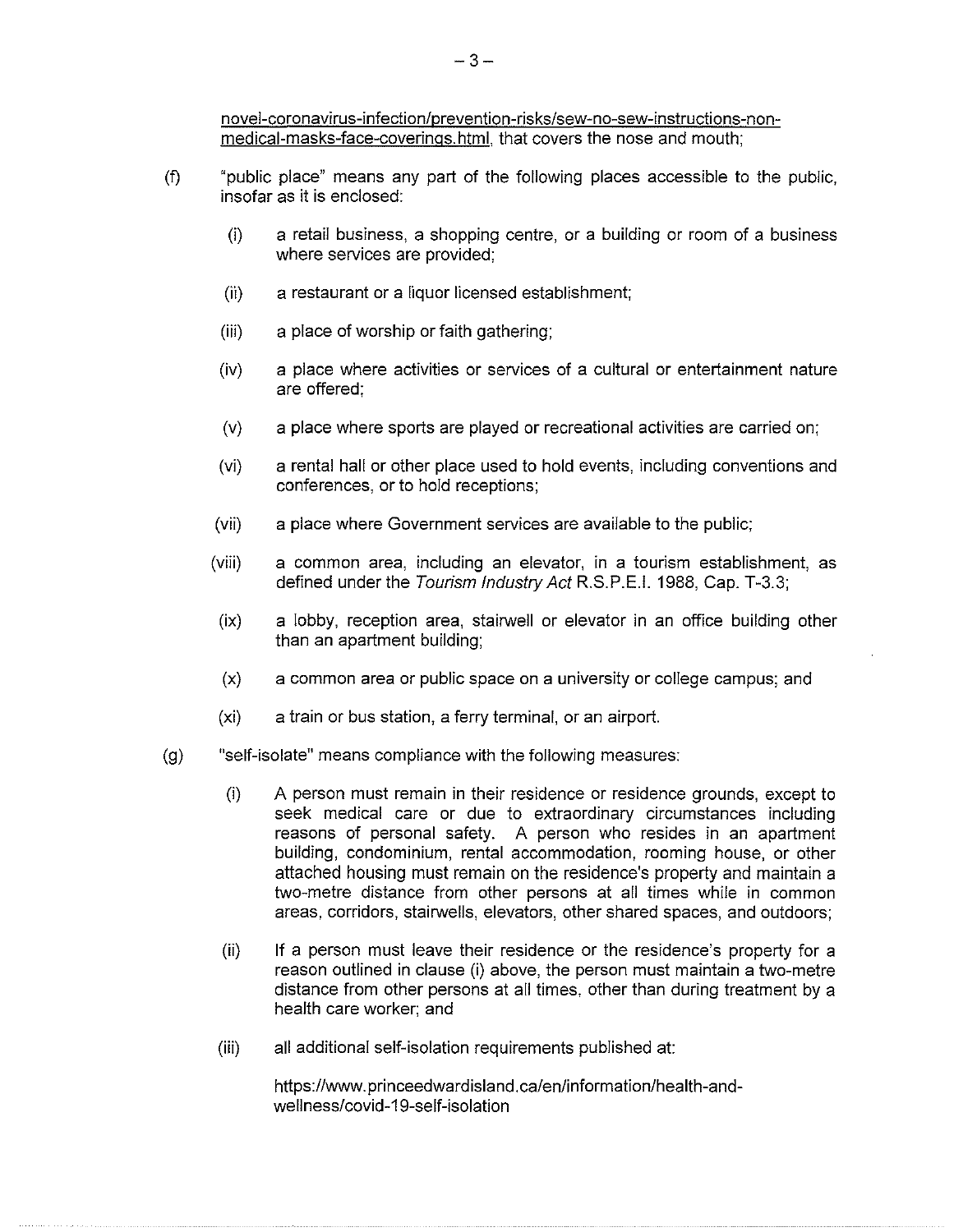# **Points of Entry**

- 2. Every person arriving on Prince Edward Island at any and all points of entry shall:
	- (a) stop when instructed to do so by a peace officer or public health official;
	- (b) answer any questions posed and provide all information requested by a peace officer, public health official, or health practitioner, including but not limited to: name, place of ordinary residence, license plate number, contact information, travel details, reason for travelling into the Province, occupation, employer, employer contact, work location and symptom information;
	- (c) if requested, submit to such tests and examinations as may be required;
	- (d) declare if they are experiencing symptoms of COVID-19 including coughing, difficulty breathing, or fever; and
	- (e) provide complete details of their self-isolation plan.

## **Mandatory Self-Isolation**

- 3. Unless exempted by the Self-Isolation Exemption Order, persons travelling into, residing in or present in Prince Edward Island who fall under any of the categories below shall self-isolate for the period of time specified:
	- (a) Persons diagnosed with COVID-19 shall self-isolate for a period of at least 14 days after the onset of symptoms and such additional time until the person is cleared by a public health official.
	- (b) Persons who are symptomatic and awaiting the results of a test for COVID-19 shall self-isolate as follows:
		- (i) Persons who are symptomatic with exposure criteria (history of travel or a close contact with a positive case) shall self-isolate for 14 days from the last potential exposure (date of return from travel or last contact with a positive case), regardless of whether a negative test result is received during that period.
		- (ii) Persons who are symptomatic without exposure criteria (no history of travel, no known contact with a positive case) are not required to selfisolate after receipt of a negative COVID-19 test result, unless otherwise instructed by a public health official.
	- (c) Persons identified as a close contact of a confirmed or suspected case of COVID-19, shall self-isolate for a period of 14 days from the last day of being a close contact, regardless of whether a negative test result for COVID-19 is received during that period. For greater certainty, a person is no longer considered a suspected case if they fall under clause 3(b)(ii) and have received a negative COVID-19 test result.
	- (d) Persons travelling into the Province from outside Canada on and after March 8, 2020 shall self-isolate for 14 days from the date of their entry to Canada or for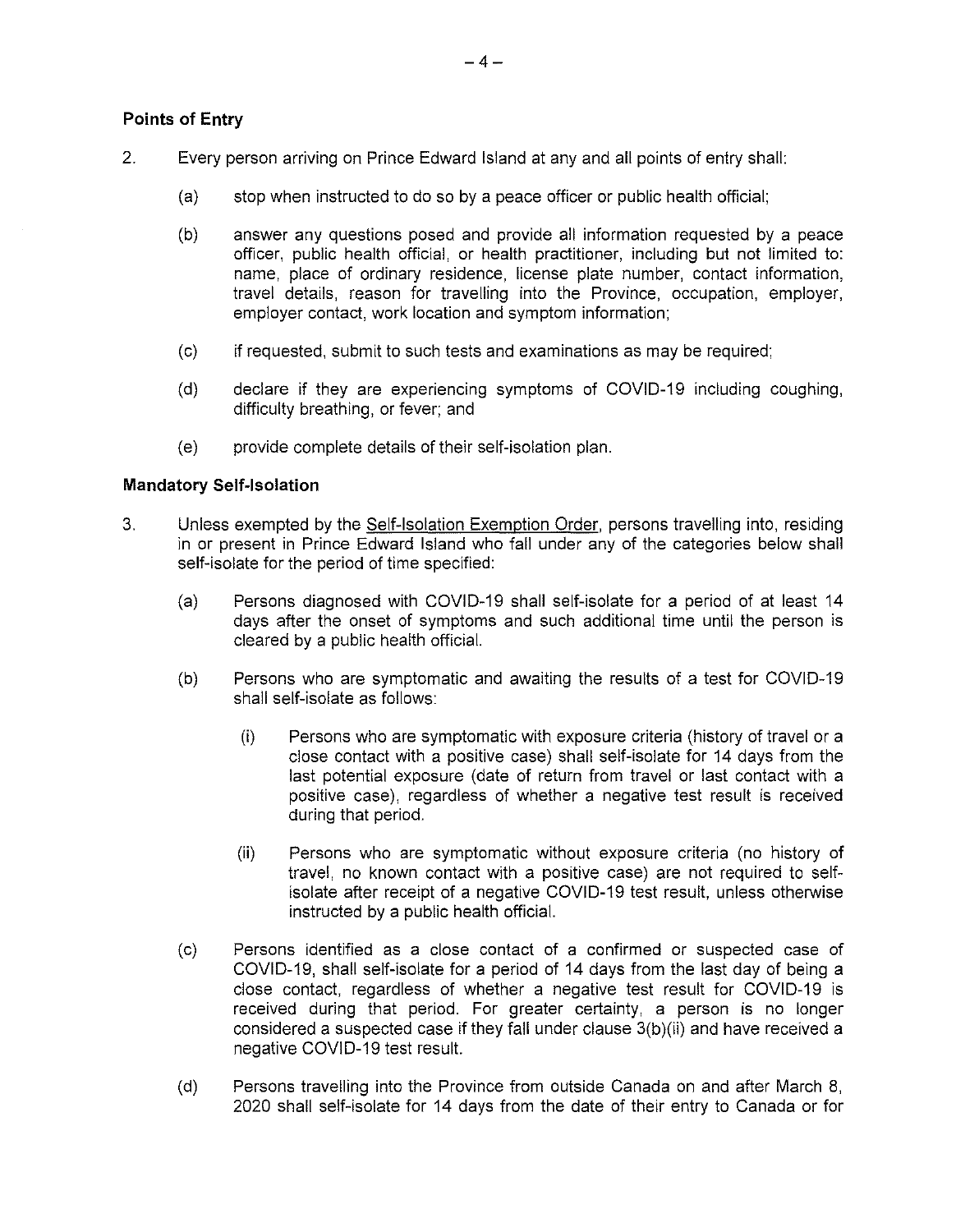the duration of their stay in the Province (if shorter than 14 days), regardless of whether a negative test result for COVID-19 is received during that period.

(e) Persons travelling into the Province from within Canada on and after March 21, 2020 shall self-isolate for 14 days or for the duration of their stay in the Province (if shorter than 14 days), regardless of whether a negative test result for COVID-19 is received during that period.

## **Mandatory Self-Isolation- Temporary Foreign Workers**

- 4. Subject to section 5, effective April 17, 2020 at 8:00 a.m., all temporary foreign workers travelling into the Province shall self-isolate for 14 days at a quarantine facility designated by the Minister of Health and Wellness, regardless of whether a negative test result for COVID-19 is received during that period.
- 5. The following temporary foreign workers are exempt from the requirements in section 4:
	- (a) temporary foreign workers employed by an employer that has submitted a transition plan which addresses self-isolation requirements, and which plan has been approved by the Chief Public Health Officer; and
	- (b) such other temporary foreign workers as may be otherwise exempted by the Chief Public Health Officer under exceptional circumstances, provided satisfactory arrangements have been made for the temporary foreign worker to comply with self-isolation requirements.
- 6. Temporary foreign workers exempted from the requirements of section 4 who travel into the Province shall remain subject to the requirement to self-isolate in accordance with this Order, an applicable transition plan, and applicable directions of the Chief Public Health Officer.

### **Masking Requirements**

- 7. Effective 12:01 a.m. November 20, 2020, all persons must wear a mask while present in a public place.
- 8. Notwithstanding section 7, a person is exempt from the requirement to wear a mask while present in a public place if the person:
	- (a) is less than 2 years of age:
	- (b) is age 2 to 5 years and will not wear a mask;
	- (c) for whom the wearing of the mask is not possible because of the person's medical condition;
	- (d) cannot remove their mask without assistance;
	- (e) is reasonably accommodated by not wearing a mask in accordance with the Human Rights Act R.S.P.E.I 1988, Cap. H-12;
	- (f) is in the public place receiving care or being provided a service or while participating in a physical or other activity requiring the mask be removed, in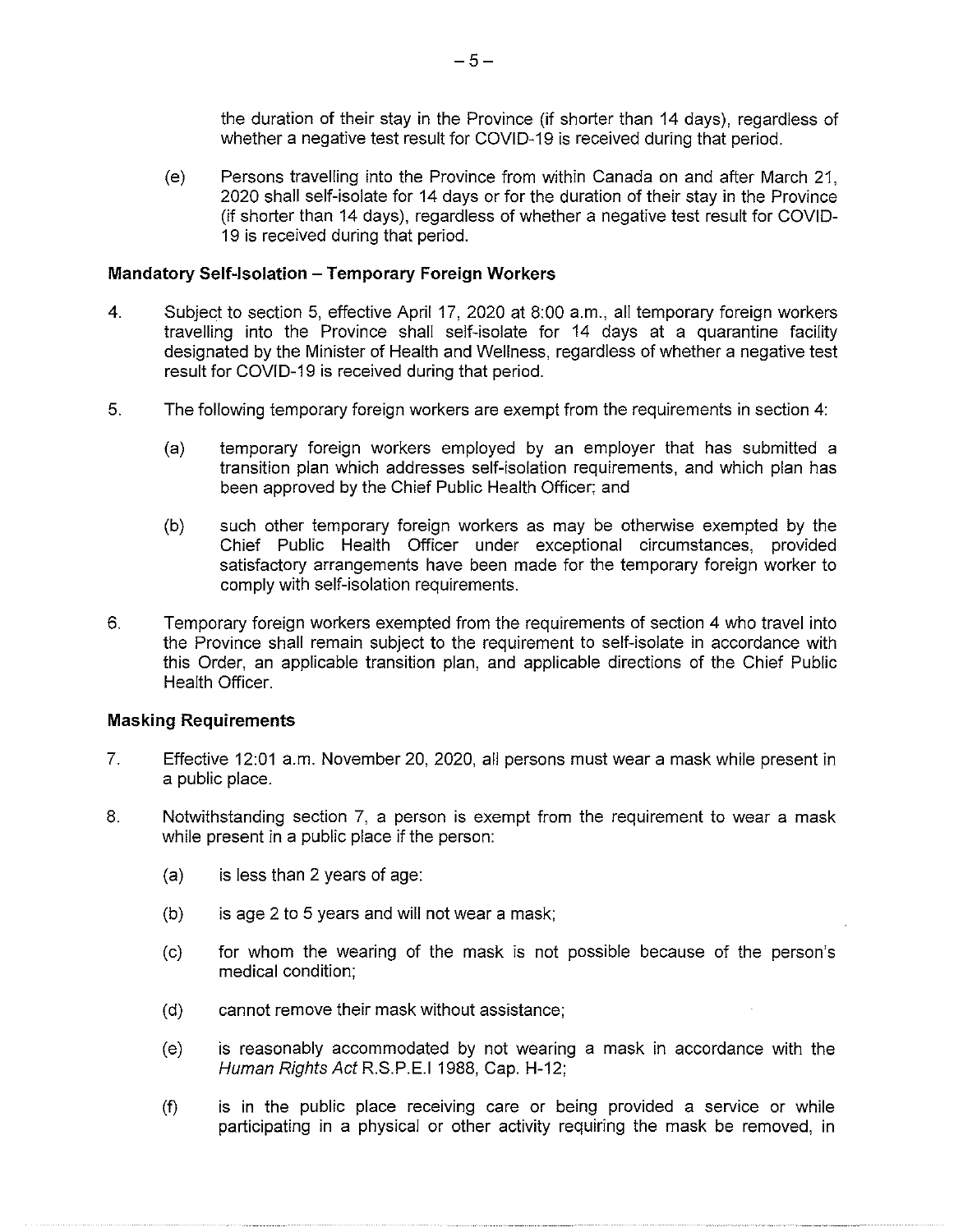which case the person may remove the mask for the duration of the care, service or activity;

- (g) removes the mask momentarily for identification or ceremonial purposes;
- (h) is in a courtroom, jury room or secured area in a courthouse, or room where a proceeding or meeting of an administrative tribunal established by legislation is being held;
- (i) is consuming food or a beverage in a public place;
- $(i)$  is a performer, performers in a small group or an officiant in the course of performing activities requiring the playing of a wind instrument, or vocalization such as talking or singing at the following events or activities:
	- (i) conventions, conferences or speaking engagements;
	- (ii) social events;
	- (iii) arts and culture events;
	- (iv) sports and physical activity; or,
	- (v) weddings, funerals and other faith gatherings.
- 9. Effective 12:01 a.m. November 20, 2020, all persons must wear a mask while travelling on vehicles providing transportation to the public, including:
	- (a) any municipally operated public transit, including municipally operated buses and ferries;
	- (b) any public passenger vehicle licensed under the *Highway Traffic Act* R.S.P.E.I. 1988, Cap. H-5, including community transit vehicles, commercial vehicles (shuttle vans), and vehicles providing charters or tours or both;
	- (c) any school buses licensed under the Highway Traffic Act, supra, and any vehicles of any capacity operated by private schools recognized by the Minister of Education and Lifelong Learning;
	- (d) commuter vehicles and courtesy vehicles as defined under the Highway Traffic Act, supra, vans, mini-buses, or buses of any passenger capacity providing services to the public;
	- (e) taxicabs regulated by municipalities under the authority of the Highway Traffic Act, supra.
- 10. Notwithstanding section 9, the following persons are exempt from the requirement to wear a mask:
	- (a) a person who is less than 2 years of age;
	- (b) a person who is age 2 to 5 years and will not wear a mask;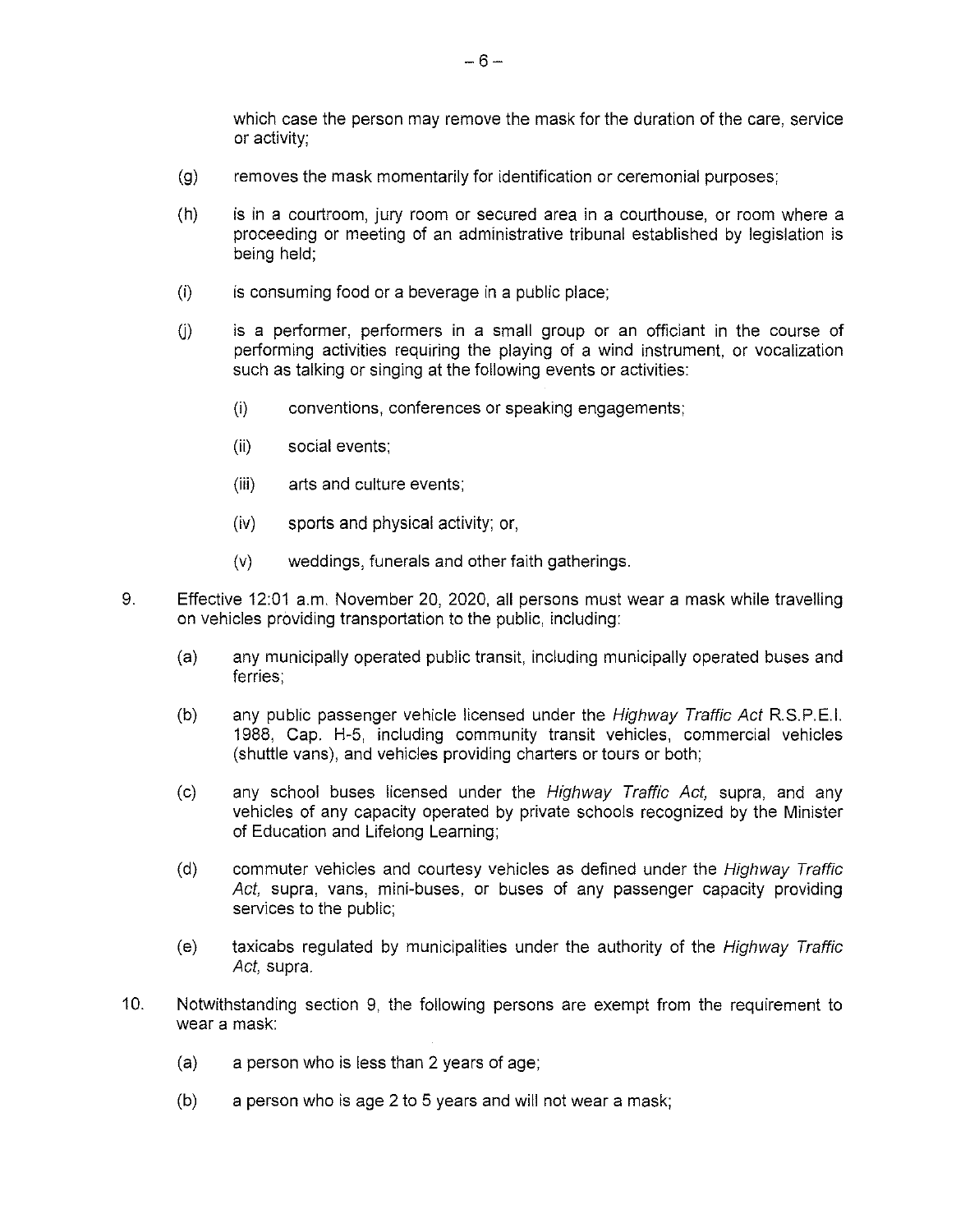- (c) a person for whom the wearing of a mask is not possible because of the person's medical condition;
- (d) a person who cannot remove their mask without assistance; and
- (e) a person who is reasonably accommodated by not wearing a mask **in**  accordance with the Human Rights Act, supra.
- 11. A person may remove the mask momentarily for identification purposes when boarding any public transit set out in section 9.
- 12. This Order does not apply to persons **in** public places that are in compliance with the following:
	- (a) Directive on Visitation to Long-Term Care Facilities and Nursing Homes;
	- (b) Directive on Schools;
	- (c) Directive on Licensed Child Care Centres;
	- (d) Unlicensed Child Care Centres Directive; and
	- (e) Private Community Care Facilities Visitation Guidance.
- 13. For greater certainty, the requirement to wear a mask as set out in this Order is the minimum standard that persons, businesses, services and organizations must adhere to, and where the business, service or organization's operational plan approved **in**  accordance with this Order imposes a greater standard, then that standard applies.
- 14. For greater certainty, the requirements to wear a mask as set out in this Order do not replace the importance of compliance with all other public health preventative measures required such as physical distancing and hand hygiene.
- 15. For greater certainty, nothing **in** this Order affects in any way the masking requirements set out in the Self-Isolation Exemption Order.

#### **Businesses, Services and Organizations**

- 16. Effective March 17, 2020, businesses, services and organizations that are not an essential service or an allowable service shall not offer or provide services to the public at a location that is accessible to the public.
- 17. Businesses, services and organizations that are not an essential service or an allowable service may continue serving the public by means of telephone, virtual services, delivery, and pick-up, provided that owners and operators of those services comply at all times with the preventative measures described in section 18.
- 18. Owners and operators of businesses, services and organizations that are permitted to operate under this Order, shall take the following preventative measures:
	- (a) take every reasonable step to ensure minimal interaction of people (including employees and clients) within two metres of each other;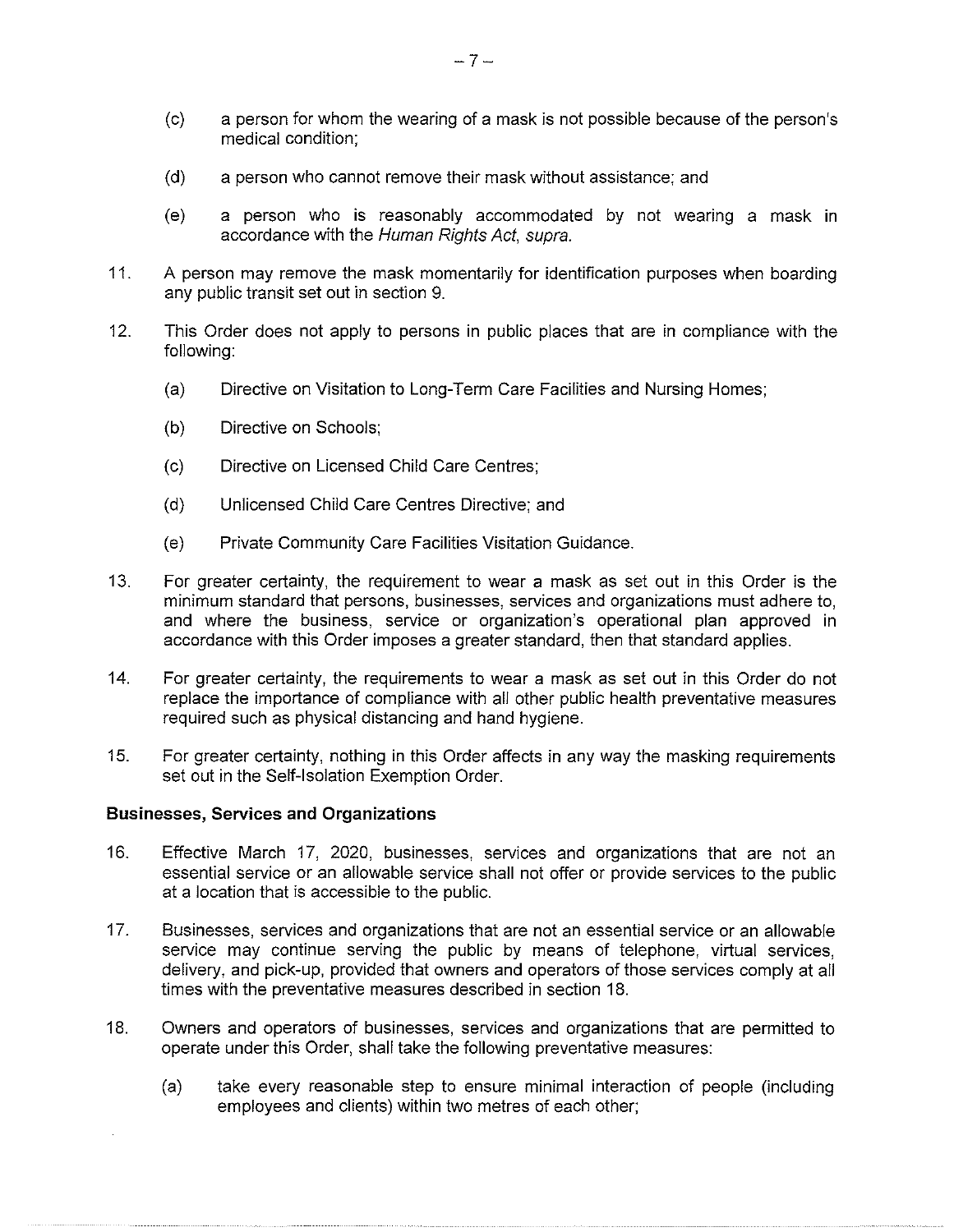- (b) take every reasonable step necessary to prevent employees who are required to self-isolate, as provided above, from entering workplaces;
- (c) develop and follow an exclusion policy that ensures symptomatic employees are immediately excluded from work activities;
- (d) develop and follow an operational plan detailing how risk of transmission of COVID-19 will be mitigated;
- (e) ensure enhanced cleaning and disinfection of shared areas and surfaces;
- (f) ensure hand washing stations are available;
- (g) ensure compliance with masking requirements set out in this Order;
- (h) follow any direction issued to a specific class of businesses, services or organizations, as referenced in Appendix A, as may be amended from time to time; and
- (i) follow any other direction issued to the business, service or organization by the Chief Public Health Officer.
- 19. Effective May 22, 2020, all child care facilities, including licensed and unlicensed centres, are permitted to re-open to the public. Licensed centres must comply with the Chief Public Health Officer's Directive on Licensed Child Care Centres, as may be amended from time to time. Unlicensed centres must comply with the Chief Public Health Officer's Directive on Unlicensed Child Care Centres, as may be amended from time to time.
- 20. Effective September 23, 2020, all public and private schools in the Province must comply with the Chief Public Health Officer's Directive on Schools, as may be amended from time to time.

### **Personal Gatherings**

- 21. All persons are prohibited from attending a personal gathering of more than 20 persons at an indoor or an outdoor location. A personal gathering includes a gathering at a private dwelling, public space or public place which includes members from different households, and is not associated with a business, service or organization.
- 22. For greater certainty, section 21 does not apply to:
	- (a) organized gatherings which are conducted in accordance with the Organized Gatherings section of this Order;
	- (b) businesses, services or organizations (including child care facilities) which are permitted to operate under the Businesses, Services and Organizations section of this Order or any specific direction of the Chief Public Health Officer;
	- (c) facilities where health care or social services are provided; or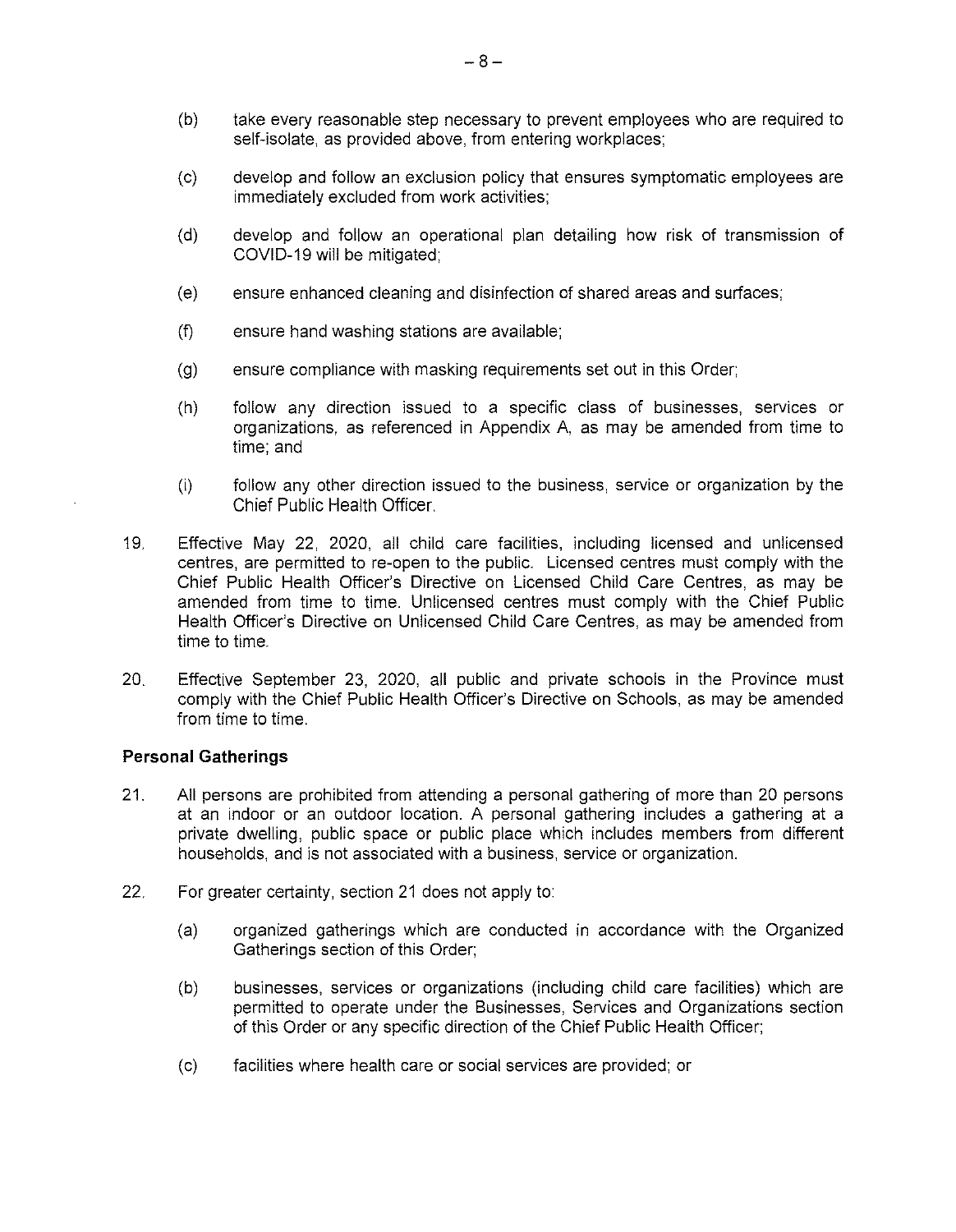- (d) organized recreational activities or indoor sports in accordance with the Chief Public Health Officer's Organized Recreational Activities and Team Sports Guidance.
- 23. Any person attending a personal gathering shall take every reasonable step to maintain a distance of two metres or more from persons who do not reside in their household.

### **Organized Gatherings**

- 24. Except as permitted under sections 25 and 26, no person shall hold an organized gathering at an indoor location or at an outdoor location.
- 25. Organized gatherings of up to 50 persons are permitted to be held at an indoor or outdoor location provided the organizer:
	- (a) develops, follows and makes available for inspection, an operational plan detailing how risk of transmission of COVID-19 will be mitigated; and
	- (b) takes every reasonable step to ensure minimal interaction of people within two metres of each other.
- 26. Organized gatherings of more than 50 persons are permitted to be held at an indoor or outdoor location provided:
	- (a) the organizer of the gathering ensures the premises or place where the gathering is held is physically divided into separate areas which contain no more than 50 persons each; and
	- (b) the organizer of the gathering:
		- (i) obtains prior approval from the Chief Public Health Officer;
		- (ii) develops and follows an operational plan detailing how risk of transmission of COVID-19 will be mitigated;
		- (iii) takes every reasonable step to ensure minimal interaction of people within two metres of each other;
		- (iv) complies, to the extent possible, with the Multiple Gatherings Guidance; and
		- (v) complies with any other directions issued by the Chief Public Health Officer.
- 27. In addition to the requirements above, a business, service or organization holding an organized gathering must comply with the Businesses, Services and Organizations section of this Order.
- 28. The operator of a business or facility must not knowingly rent, reserve or allow the business or facility to be used for an organized gathering that would contravene the Organized Gatherings section of this Order.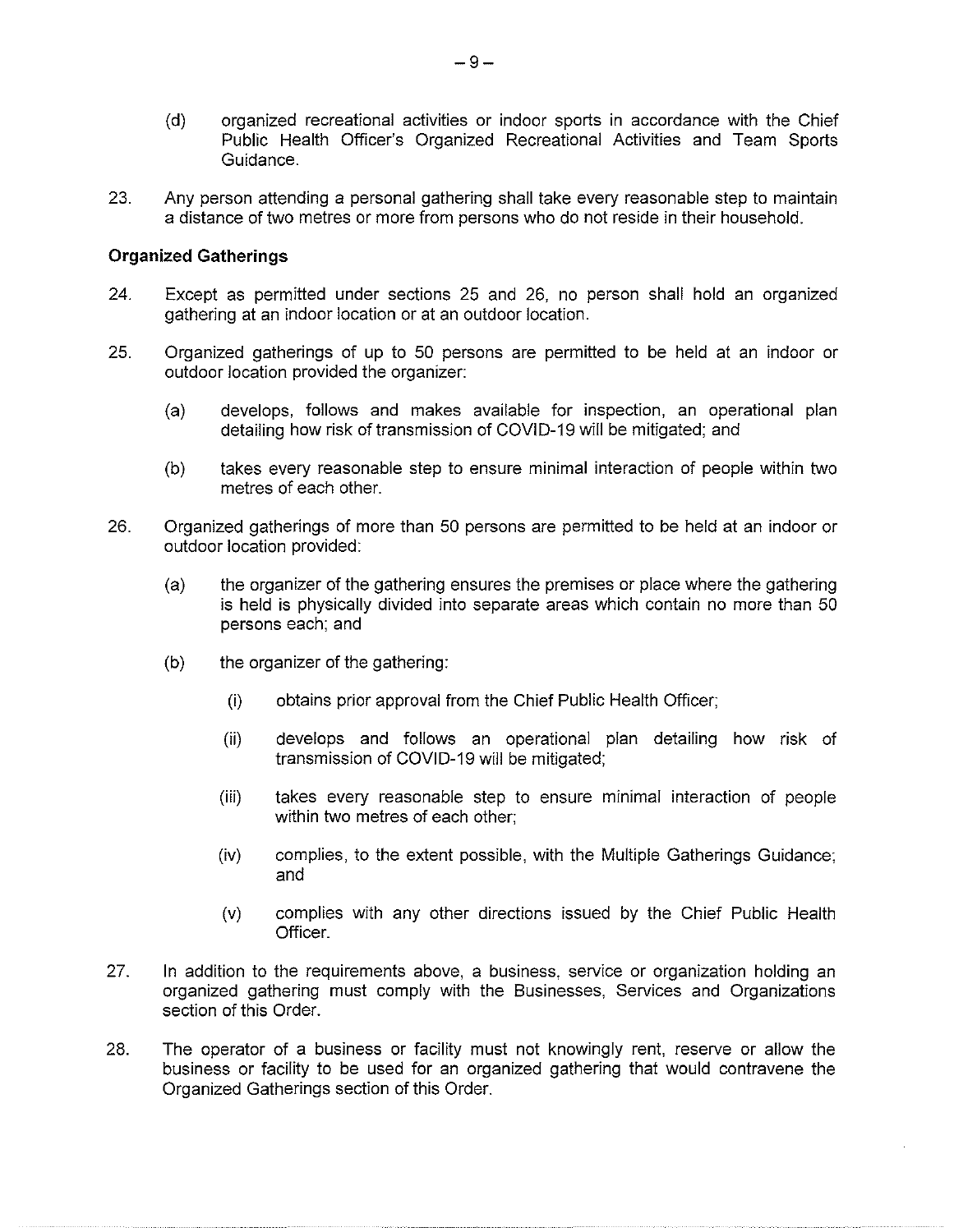29. Any person attending an organized gathering shall take every reasonable step to maintain a distance of two metres or more from persons who do not reside in their household.

### **Long-Term Care Facilities and Nursing Homes Visitation**

30. Visitation to long-term care facilities and nursing homes is permitted provided the facility complies with the Chief Public Health Officer's Directive on Visitation to Long-Term Care Facilities and Nursing Homes, as may be amended from time to time.

#### **General**

- 31. Notwithstanding anything in this Order, the Chief Public Health Officer may exempt a person or class of persons from the application of any section of this Order under exceptional circumstances or on reasonable grounds.
- 32. For greater certainty, nothing in this Order limits the operation of the Act or its regulations or restricts the ability of the Chief Public Health Officer to issue public health orders or other orders or directives, as necessary.
- 33. This Order:
	- (a) revokes and replaces my order of October 2, 2020;
	- (b) is effective on November 20, 2020 at 12:01 a.m., except where stated in this Order to have retroactive effect; and
	- (c) shall remain in effect for the duration of the public health emergency in the Province, unless earlier amended or revoked.

**TAKE NOTICE** that failure to comply with this Order is an offence for which you may be liable on summary conviction in accordance with section 66 of the Act. fr

DATED at Charlottetown, Queens County, Prince Edward Island this 1 day of November, 2020.

Dr. Heather Morrison Chief Public Health Officer